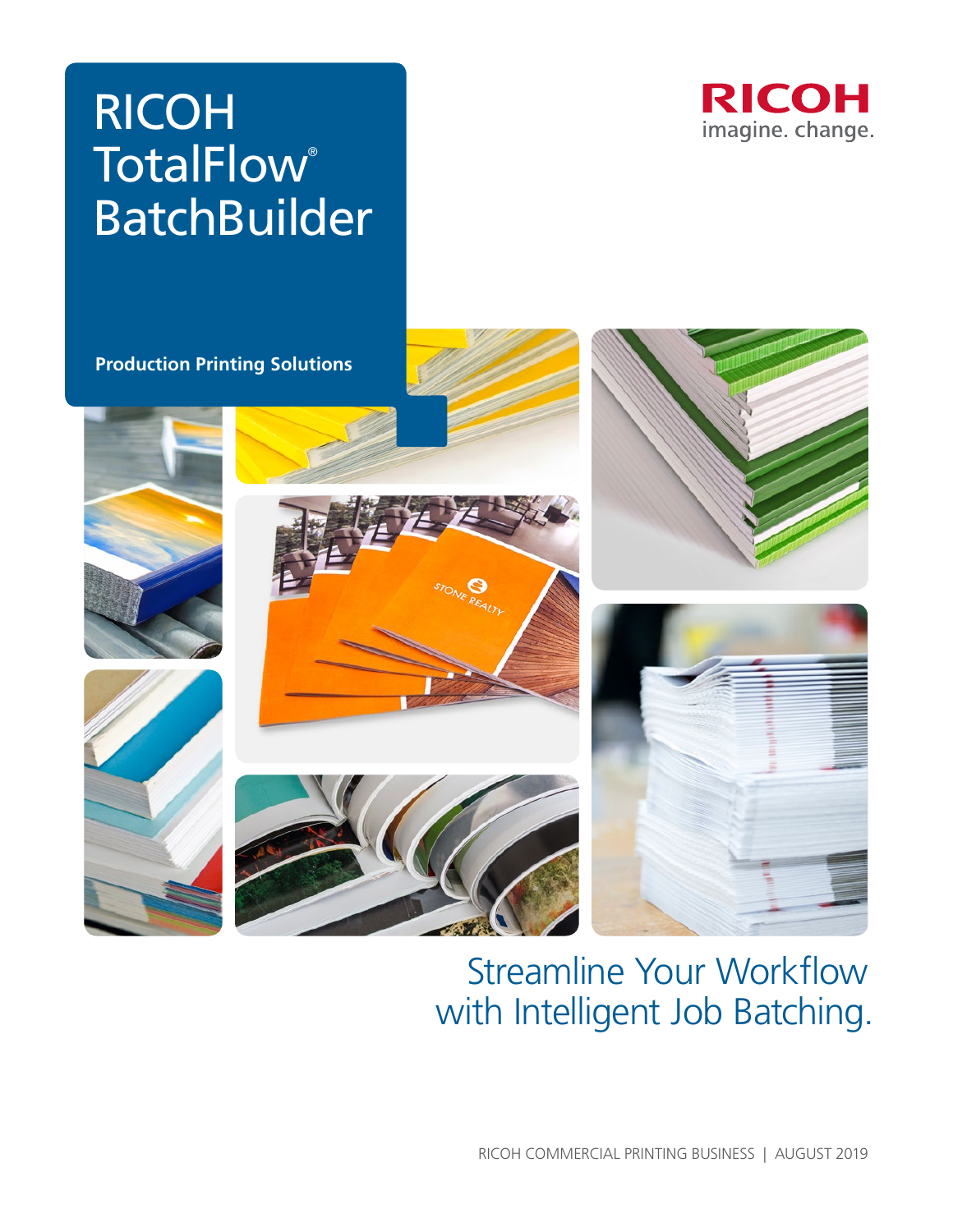# **Welcome to the reality of short runs**

Print-on-Demand (POD) and book printers are struggling to keep up with the sharp increase in demand for oneoffs, short-run jobs and personalization. A high volume of small jobs can overwhelm staff members, as well as the legacy or custom workflow systems, that manage production.

Mixed-application jobs further complicate the situation, because they may involve roll-fed and cutsheet printers, or a combination of both, from different vendors and laborious setups for finishing and binding. Fortunately, RICOH TotalFlow® BatchBuilder can simplify and automate many steps in short-run digital and book production, increasing efficiency and profitability.

#### **Organize orders & batch jobs**

TotalFlow BatchBuilder is an easy-to-install, vendor-neutral software that organizes incoming orders from multiple sources and produces them efficiently based on job criteria. Incoming jobs can be preflighted and "batched" based on a wide variety of variables, such as due time or paper type, helping to ensure jobs are grouped in the way that's best for you, your shop, and your deadlines. With the use of combination filters, book printers can be assured that the integrity of their orders flow through the system and are batched together for easy tracking. Additionally, the graphical dashboards provide a refined view of multiple jobs that can be downloaded as a .csv file for use elsewhere, making following jobs' progress easier than ever.

Through batching, you can save time, increase throughput, improve printer utilization, and reduce setup time for bindery and finishing steps. TotalFlow BatchBuilder also can provide roll management capabilities, and it can serve as your production management queue for a web-to-print (W2P) system.

| Jobs                                                                            | Orders | <b>Batches</b> | <b>Filters</b>                      | <b>Alerts</b>          | Admin       |                |  |
|---------------------------------------------------------------------------------|--------|----------------|-------------------------------------|------------------------|-------------|----------------|--|
| <b>Filters</b>                                                                  |        | Jobs           |                                     | "Color Jobs" (33 jobs) |             |                |  |
|                                                                                 |        | $+$ New        | Sort: Unnamed sort   Order Number 3 |                        |             |                |  |
| Sort by: Manual Sort ¥                                                          |        |                |                                     | <b>Order Number</b>    | Part Number | Cus            |  |
| Due in 24 Hours                                                                 |        |                | 250 860844 01 6x9  01               |                        |             |                |  |
| F-0009<br>Jobs Sheets Run (hom)                                                 |        |                |                                     | 727701 (002)           | 01          | <b>R24</b>     |  |
| 20 55,489 10:54                                                                 |        |                |                                     | 727701 (003)           | 01          | R24            |  |
| Publishing - 50# Perfect Bound<br>悆<br>F-0016<br>Jobs Impressions<br>54 218,346 |        |                | 727701                              |                        | 01          | R24            |  |
|                                                                                 |        |                |                                     | 727701 (001)           | 01          | R24            |  |
|                                                                                 |        |                | 730366                              |                        | 01          | M <sub>O</sub> |  |
| Proof                                                                           | e      |                |                                     | 730366                 | 03          | MO             |  |
| F-0020<br>Jobs Sheets Run (h:m)                                                 |        |                | 730366 (001)                        |                        | 01          | MO             |  |
|                                                                                 |        |                |                                     | 730366 (001)           | 03          | MO             |  |
| <b>BW Jobs</b><br>F-0010<br>Jobs Feet Run (h:m)<br>19 80,256 5:30               |        |                |                                     | 730366 (002)           | 01          | MO             |  |
|                                                                                 |        |                | 730366 (002)                        |                        | 03          | MO             |  |
|                                                                                 |        |                |                                     | 730366 (003)           | 01          | MO             |  |
| Color Jobs                                                                      |        |                | Feet: 1   Run (h:m): 0:05           |                        |             |                |  |

Users have the ability to manage filters for batching as well as jobs already batched and ready to print.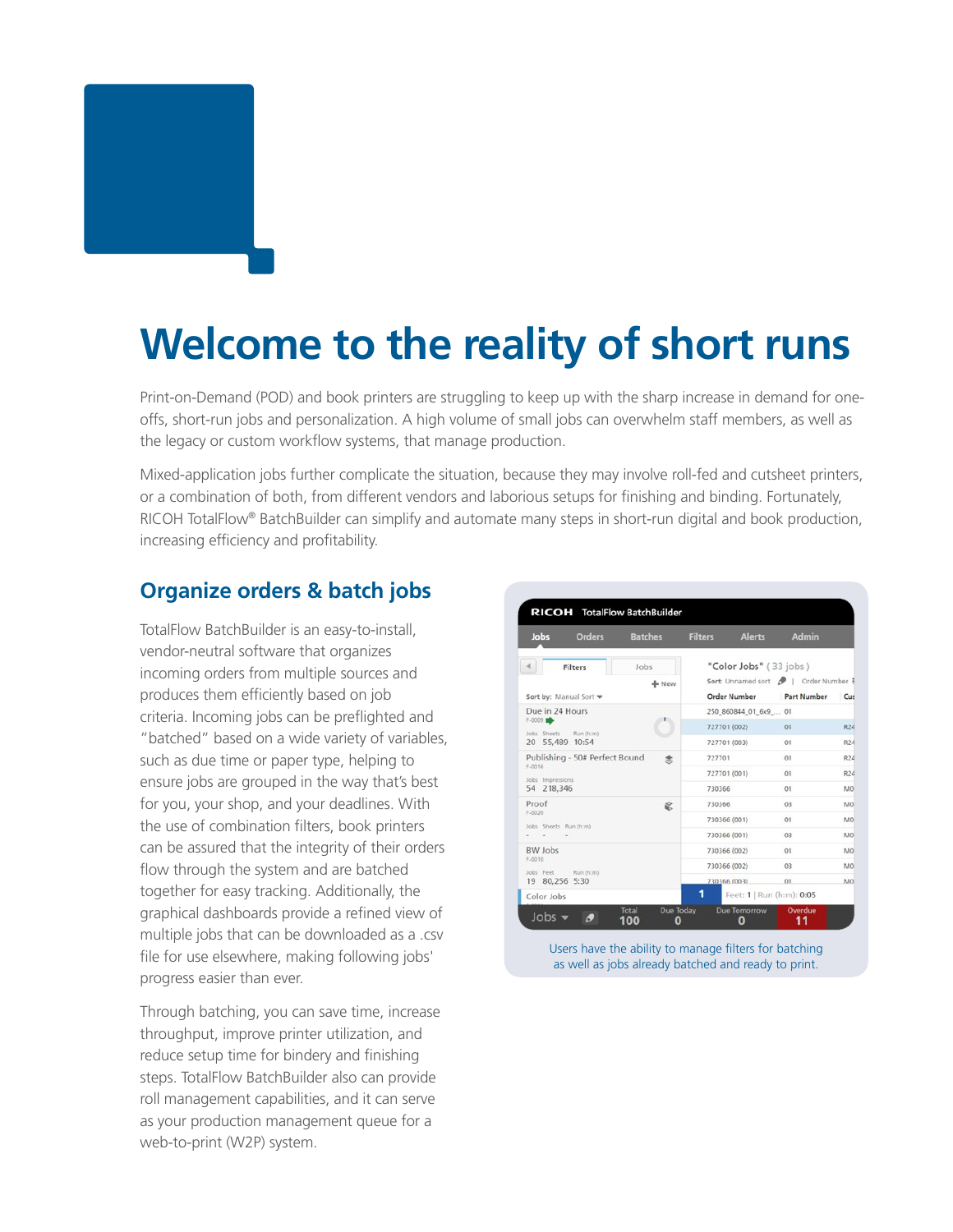## **Simplify job ticketing and scheduling**

Order-generating systems like MIS, W2P portals, homegrown platforms, and prepress systems can communicate production information to TotalFlow BatchBuilder using XML, JDF or CSV. This boosts efficiency from the start by addressing a common integration gap. Or you can use TotalFlow BatchBuilder with PDF by submitting jobs into hot folders.

With the use of third-party mapping software, TotalFlow BatchBuilder applies job ticket mapping to automate the scheduling process. As jobs arrive, the software maps job ticket information from XML and then maps it out again in XML, JDF, or CSV as device-specific job ticket data. You can easily integrate both upstream systems and downstream multivendor output devices. You can use the third-party software we recommend or your own mapping software, or ask our Professional Services team to create the mapping function for you.

### **Streamline job submission**

For ticket-less jobs that are considered repeat orders, TotalFlow BatchBuilder automates the ticketing. The software creates one or more local or remote hot folders with different job attributes. As a result, you can batch these jobs and eliminate touch points in your workflow.

When you submit PDF jobs manually, TotalFlow BatchBuilder allows you to enter ticket information, including quantity, imposition, media, and other criteria, in the job window.

Proceed from submission to production seamlessly, as TotalFlow BatchBuilder can automatically preflight jobs using business rules to detect errors and avoid reprinting. These rules can also work to fix issues and optimize files automatically to save time and increase productivity.

## Product Highlights:

- Creates efficient short-run digital workflow by preflighting and then grouping incoming jobs into batches
- Provides instant views of jobs that meet specific job properties, and by using the dashboard or filter/batch views, you can make decisions on volume metrics and create scheduling scenarios
- Enables you to edit orders and job properties and to create custom attributes, such as specific production requirements needed by finishing devices
- Leverages industry-standard tools that help you integrate customized systems
- Lets you move queued batches from one output device to another
- Provides vendor-neutral support for continuous feed and cutsheet devices
- Monitor and manage easily with a browserbased interface that enables manual job submission, workflow tracking, error- and issue-alerts via email or in-UI popups, and barcode-enabled status and location updates
- Enables users to batch covers via publishingdriven workflow options and then automatically batches the corresponding text blocks to keep order integrity and automate production

|                             | <b>Orders</b>             | <b>Batches</b>                                            | <b>Filters</b>   | <b>Alerts</b> | <b>Admin</b>                                                               |                |                          |  |  |
|-----------------------------|---------------------------|-----------------------------------------------------------|------------------|---------------|----------------------------------------------------------------------------|----------------|--------------------------|--|--|
|                             | Submit an Order           |                                                           |                  |               |                                                                            |                |                          |  |  |
| Customer                    |                           |                                                           |                  |               | Order Number <sup>®</sup>                                                  |                |                          |  |  |
| <b>ACME Printing</b>        |                           |                                                           |                  |               | 987465<br>Description                                                      |                |                          |  |  |
| <b>Due Date</b>             |                           |                                                           |                  |               |                                                                            |                |                          |  |  |
| 22 03/09/2017<br>10:00 AM = |                           |                                                           |                  |               |                                                                            |                |                          |  |  |
|                             | Keep order together       |                                                           |                  |               | Preflight                                                                  |                |                          |  |  |
|                             |                           | Make jobs batchable only when all jobsiparts are complete |                  |               | Enable to apply any preflight settings<br>configured and enabled in Admin. | <b>Shabled</b> |                          |  |  |
|                             |                           |                                                           |                  |               |                                                                            |                |                          |  |  |
|                             | Jobs (Parts of the order) |                                                           |                  |               |                                                                            |                |                          |  |  |
| Job File                    |                           |                                                           |                  |               | Job Name                                                                   |                | Part Number <sup>®</sup> |  |  |
|                             | Browse.                   | rob 11x17.pdf (11 Mil)                                    | $\circ$          |               | Poster                                                                     |                | OT.                      |  |  |
|                             |                           |                                                           |                  |               |                                                                            |                |                          |  |  |
|                             | General<br>Job            | Paper                                                     | Finishing Custom |               |                                                                            |                |                          |  |  |
| Proof                       |                           |                                                           |                  |               | Pages per Side <sup>*</sup>                                                |                |                          |  |  |
|                             | Proof Required            |                                                           |                  |               |                                                                            |                |                          |  |  |
|                             | . No Proof Required       |                                                           |                  |               |                                                                            |                |                          |  |  |
|                             | Customer Quantity         |                                                           |                  |               | Imposition                                                                 | 53             |                          |  |  |
|                             |                           |                                                           |                  |               |                                                                            |                |                          |  |  |
|                             |                           |                                                           |                  |               | Output Device                                                              | E              |                          |  |  |
| Copies <sup>*</sup>         |                           |                                                           |                  |               |                                                                            |                |                          |  |  |
|                             |                           |                                                           |                  |               |                                                                            |                |                          |  |  |
| Pages                       |                           |                                                           |                  |               | 1-Sided/2-Sided<br>$n$ 1-Sided                                             |                |                          |  |  |

Provides users with an intuitive interface for job ticketing.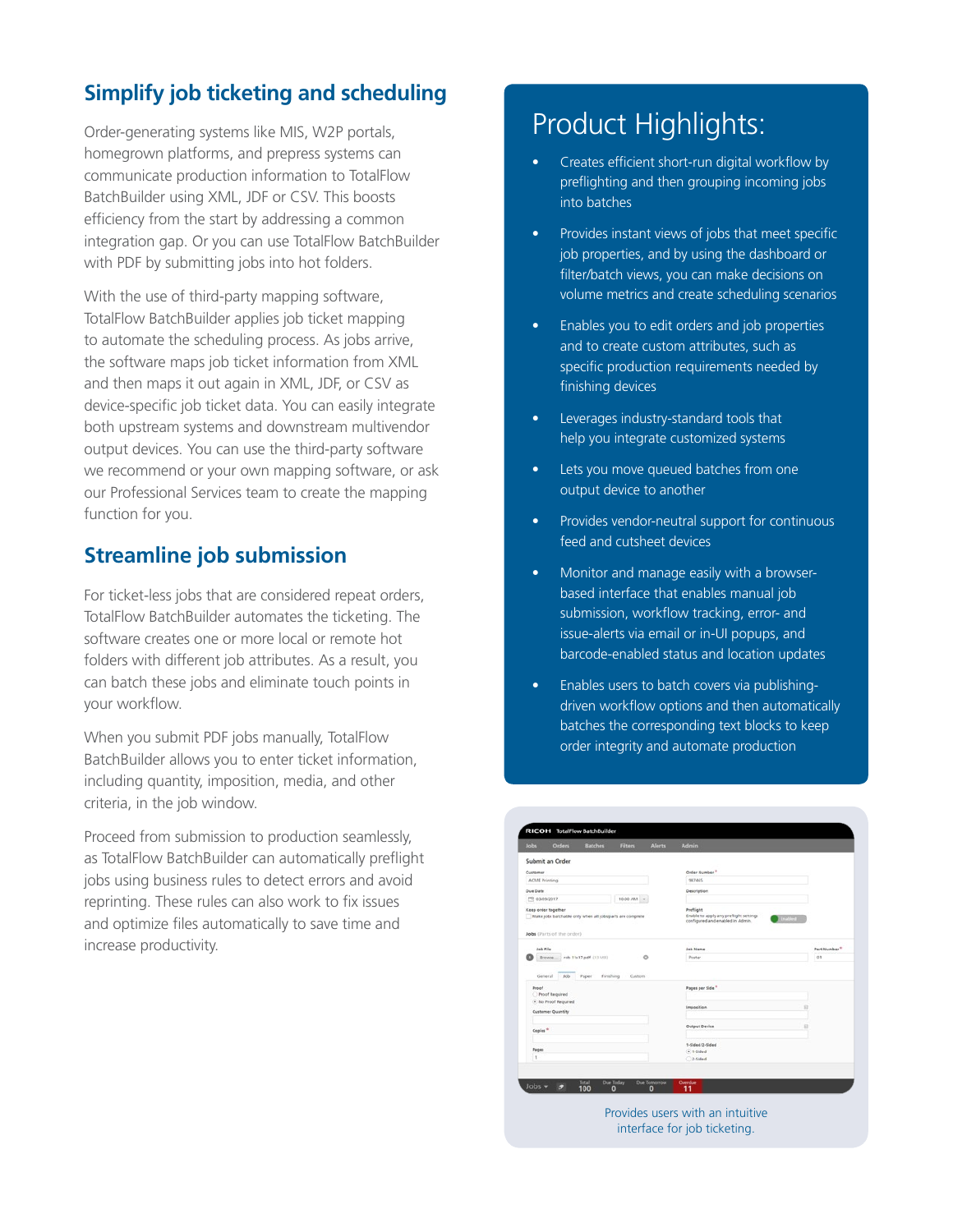#### **Expedite how you prioritize and manage work**

Prioritizing jobs manually takes a lot of time. TotalFlow BatchBuilder automates this task with scenario scheduling. The software filters jobs based on document size, paper size, finishing styles, deadlines, customer name and more. You can create filters using full automation, or semi-automation. Filtering also allows you to track the volume of work when you apply criteria such as number of jobs, sheets, or run times.

### **Manage batches your way**

TotalFlow BatchBuilder gives you complete control of how and when jobs are produced, from order entry to imposition (through integration with Ultimate Impostrip®) all the way on through finishing, so you can be flexible to meet changing customer needs and stay on top of deadlines. It's up to you whether to route batches manually, automatically or semi-automatically, and to define the output device-specific criteria. For example, you might want to send a batch only after it reaches a certain number of sheets or adjust batches by removing or adding files.

Similarly, too often, book printers receive multiple different orders for the same title, to be printed the same way and they may not even realize it. Orders are usually tracked manually in a spreadsheet to help identify patterns like ISBN or SKU. The greater the volume of orders, the more manual labor there is to bringing the correct orders together. With TotalFlow BatchBuilder, book printers can send a single file comprising all quantities from all the orders to the printer, then reconcile during finishing or shipping. The days of finishing one run of a book only to turn around and have to set everything up for another run of the same book an hour later are coming to an end!

#### Batch: B-1008 | Publishing - 50# Perfect Bound : Text 5 19,934  $1:24$ Batch Name<sup>\*</sup> Publishing - 508 Perfect Bo Output Destination \* RICOH 5000 Estimated Output Speed 20,000 Feethour Angregate C Enable Job Anno ce a Order N Job Name R242 727701\_TX1\_1.PD Aggregate Jol  $727701$  $R242$ 727701 TXL 1.PDF 727701 R242 727701\_TX1\_1.PDF  $72770$ .<br>R242 727701\_TX1\_1.PD Aggregate Job: ISBN MOHA 730366\_TX1\_1.PDF Batched 166\_TX1\_1.PD Delete Batch

Using job attributes and priorities, users are able to prioritize jobs automatically.



adjust when and how jobs are printed and finished.



## **Log in. Oversee everything.**

Thanks to the browser-based user interface, you can see all work in your shop as well as metrics that assist with continuous improvement efforts and job accounting. For example, TotalFlow BatchBuilder provides instant views of all jobs that meet specific job properties based on printing, finishing, paper and fields you define.

In addition, there are metrics for total hours of work in a particular department and the number of rolls of paper used. The PDF viewer enables you to open and view files (as single pages or imposed) or download them. You can also measure distances, zoom in and out, and approve or reject imposed jobs. TotalFlow BatchBuilder also gives you a view of the time and media that are required to produce a batch of jobs, so you're armed with information that helps you manage your overall workload and materials inventory.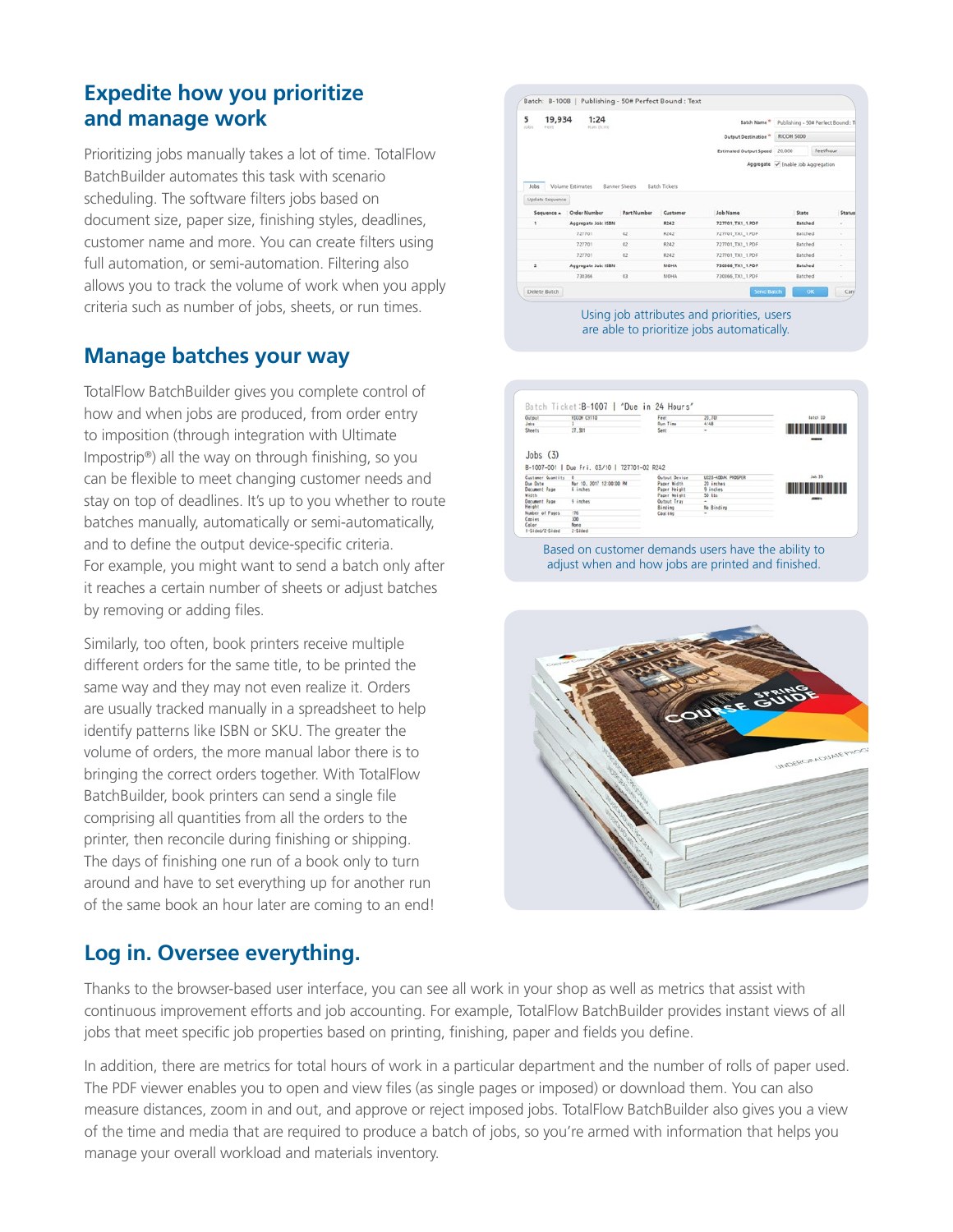## **Manage orders for tracking and shipping purposes**

After the jobs in an order are split and printed in different batches, you need to bring the jobs back together, track them and collect them for shipping. TotalFlow BatchBuilder uses batch tickets or banner sheets to indicate jobs and their associated orders. Operators can easily check on the status and location of an order and see in which batches the elements are located by leveraging custom barcodes available on the batch tickets or banner sheets.

When something goes wrong in production, reprinting can be a time-consuming process. Not anymore. By simply scanning a barcode or entering the order number, you can reprint some or all of an order quickly and easily. With TotalFlow BatchBuilder, you can quickly find what you need and resubmit a new quantity, imposition requirement and even print destination, helping stay accurate and on deadline.

| <b>Jobs</b>    | <b>Orders</b>                                       | <b>Batches</b>                         | <b>Filters</b> | <b>Alerts</b>                                              | <b>Admin</b>                             |    | Q Find a job                        | Actions *                        |  |
|----------------|-----------------------------------------------------|----------------------------------------|----------------|------------------------------------------------------------|------------------------------------------|----|-------------------------------------|----------------------------------|--|
| Reprint        |                                                     |                                        |                |                                                            |                                          |    |                                     |                                  |  |
| Customer       |                                                     |                                        |                |                                                            | Order Number                             |    |                                     |                                  |  |
| R242           |                                                     |                                        |                |                                                            | 727701                                   |    |                                     |                                  |  |
| Due Date       |                                                     |                                        |                |                                                            | Description                              |    |                                     |                                  |  |
|                | Friday, March 10, 2017, 12:00 PM                    |                                        |                |                                                            | <b>JAMES</b>                             |    |                                     |                                  |  |
|                | <b>Reprint Action</b><br>Copies <sup>*</sup><br>900 | Send the jobs directly to an output de |                | Batch Name <sup>®</sup><br>Reprint<br><b>Banner Sheets</b> | Do not print Banner Sheets<br>Show Order | 12 | Output Destination "<br>RICOH C9110 | $\sim$                           |  |
| $Jobs$ $\star$ | ø                                                   | Due Today<br>Total<br>97<br>2          |                | <b>Due Tomorrow</b><br>$\bf{0}$                            | Overdue<br>10                            |    | OK                                  | Cancel<br>$\mathbf{x}$<br>$\sim$ |  |



#### **Alert! Take action right away.**

Knowing immediately when there's a problem can save time, help you meet service level agreements and minimize the fall-out from errors. The triggers you can set in TotalFlow BatchBuilder send alerts for mapping inconsistencies, input/output errors, batch and imposition errors, imposition and proof reviews, mapped network drive errors, mismatches for specific filter requirements, duplicate orders, low disk space, preflight errors, jobs waiting for files or incomplete, barcode scan errors, and impending due times for orders and jobs. You can view the notifications on the job, order and alert tabs of the user interface, or have them sent directly to your email, making it easier than ever to stay on schedule. In addition, you can see the number of batched jobs associated with the order in question, as well as the jobs and batches.

| Jobs                  | <b>Orders</b>                    | <b>Batches</b>        | <b>Filters</b> | <b>Alerts</b>        | <b>Admin</b> |              |
|-----------------------|----------------------------------|-----------------------|----------------|----------------------|--------------|--------------|
| <b>Current Alerts</b> |                                  | <b>Alert Triggers</b> |                |                      |              |              |
|                       | Alert Triggers (6)               |                       |                |                      |              |              |
| Name                  |                                  |                       |                | Type                 |              | <b>Trigg</b> |
|                       | <b>Input Disabled</b>            |                       |                | Input                |              | Enabl        |
|                       | Output Disabled                  |                       |                | Output               |              | Enabl        |
|                       | Mapping error                    |                       |                | Mapping              |              | Enabl        |
|                       | Batch failed at output           |                       |                | Batch                |              | Enabl        |
|                       | Mapped network drive unavailable |                       |                | Mapped Network Drive |              | Enabl        |
|                       | Low disk space                   |                       |                | Disk Space           |              | Enabl        |
|                       |                                  |                       |                |                      |              |              |
|                       |                                  | Due Today<br>Total    |                | <b>Due Tomorrow</b>  | Overdue      |              |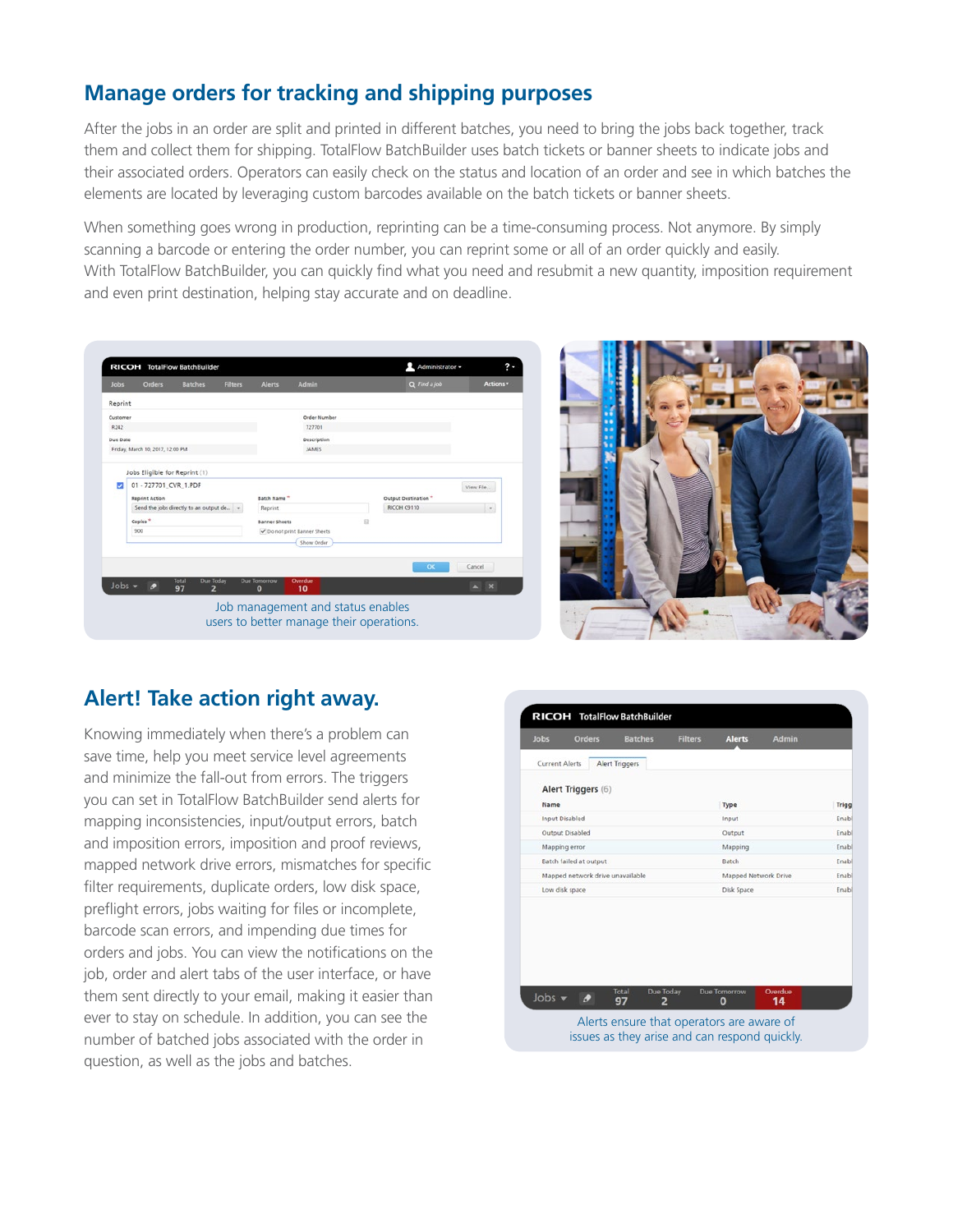#### **Know you can grow at your speed**

Our customers who operate commercial or book printing shops have helped us design and develop TotalFlow BatchBuilder with integration as a core requirement. As a result, you can feel confident that the software addresses your business priorities in a way that is unique in the industry.

TotalFlow BatchBuilder is ideal for shops using as few as two or three cutsheet devices all the way on up to shops that use numerous cutsheet and continuous feed devices. Whether you have a cover-driven workflow for books or need to stay on top of your due times, TotalFlow BatchBuilder can help automate your workflow. Start with the base or choose optional features that add preflight, automation capabilities, additional outputs to multivendor devices, integration with workflow software, mapping of vendor equipment, disaster recovery capabilities and more, crafting a custom management solution that's right for you.

#### **Eliminate manual batching and queue management**

When your staff manages batches and queues manually for all of your digital devices, throughput and accuracy may suffer. Add Ricoh TotalFlow BatchBuilder and one of Ricoh's digital inkjet devices to your operation to:

- Raise page volume across mixed applications
- Reduce errors by eliminating the rekeying of information in multiple locations
- Improve visibility and manage deadlines
- Integrate with Ultimate Impostrip to make imposition quick and easy

#### **Add roll management capability**

When you use a continuous feed inkjet system, TotalFlow BatchBuilder allows you to set thresholds within a filter. For example, you have a 40,000-foot roll of a particular stock and you want to accumulate enough jobs to fill the roll. As soon as your roll's worth of jobs are ready, the batch can be sent to the printer automatically.

#### **Add Workflow Automation**

TotalFlow BatchBuilder works seamlessly with third-party applications and Ricoh's workflow products to further improve print operations. Need to track individual documents for compliance or reporting purposes? Send batches to RICOH ProcessDirector™ workflow software. Looking for an easy way to balance cutsheet workloads? Use RICOH TotalFlow® Production Manager.

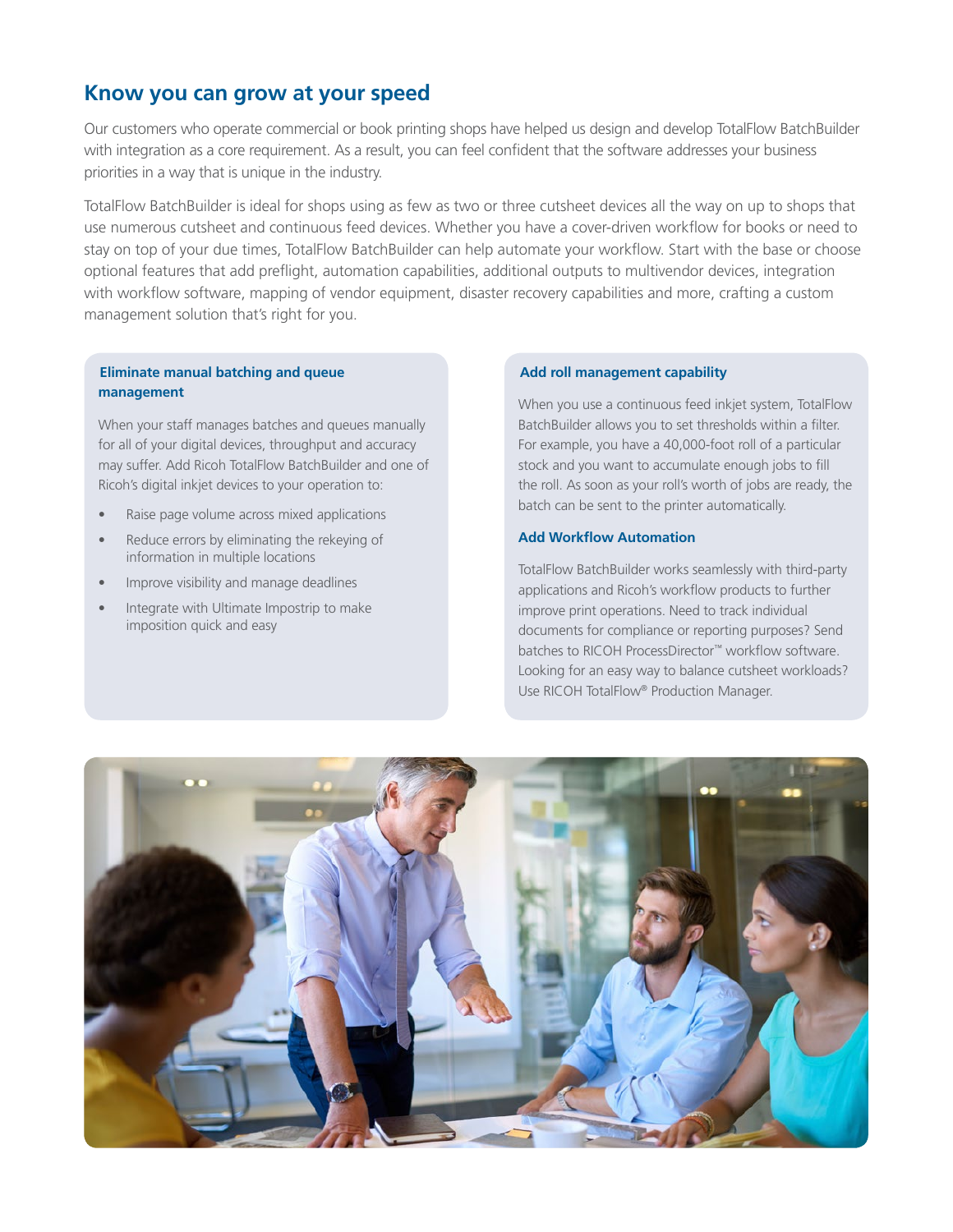# Ricoh TotalFlow BatchBuilder at a Glance

| <b>System Requirements</b> | <b>OS</b>                                                                                                                                                                                 | <b>Edition</b>                                                                                                            | 64 bit (x64)                                                                            | <b>Notes</b>                                                                          |  |  |  |  |
|----------------------------|-------------------------------------------------------------------------------------------------------------------------------------------------------------------------------------------|---------------------------------------------------------------------------------------------------------------------------|-----------------------------------------------------------------------------------------|---------------------------------------------------------------------------------------|--|--|--|--|
|                            | Windows® 7 (SP1)                                                                                                                                                                          | Professional, Enterprise, Ultimate                                                                                        | $\infty$                                                                                | Adobe Acrobat Reader<br>version 10 or higher                                          |  |  |  |  |
|                            | Windows 8                                                                                                                                                                                 | Professional, Enterprise                                                                                                  | $\infty$                                                                                | Adobe Acrobat Reader<br>version 10 or higher                                          |  |  |  |  |
|                            | Windows Server 2008 (SP2)                                                                                                                                                                 | Standard, Enterprise                                                                                                      | $\infty$                                                                                | Adobe Acrobat Reader<br>version 10 or higher                                          |  |  |  |  |
|                            | Windows Server 2012                                                                                                                                                                       | Standard                                                                                                                  | $\infty$                                                                                | Adobe Acrobat Reader<br>version 10 or higher                                          |  |  |  |  |
|                            | Windows 10                                                                                                                                                                                | Professional, Enterprise                                                                                                  | $\infty$                                                                                | Adobe Acrobat Reader<br>version 10 or higher                                          |  |  |  |  |
| Computer                   | • CPU: quad core processor 2.7 GHz or higher<br>• Main memory: 8 GB RAM                                                                                                                   |                                                                                                                           |                                                                                         |                                                                                       |  |  |  |  |
| <b>Hard Disk</b>           | • 500 GB of available space is recommended for the initial installation; depending on usage, up to 1 TB.<br>An SSD-type hard disk is recommended for better performance.                  |                                                                                                                           |                                                                                         |                                                                                       |  |  |  |  |
| <b>Display</b>             | • 1280 $\times$ 1024 pixels or higher                                                                                                                                                     |                                                                                                                           |                                                                                         |                                                                                       |  |  |  |  |
| Web Browser                | · Supported web browsers include Internet Explorer 10 or later (does not run on Windows XP), Mozilla Firefox 19<br>or later, Google Chrome 21 or later, Safari 5 or later, Microsoft Edge |                                                                                                                           |                                                                                         |                                                                                       |  |  |  |  |
| <b>Base Product</b>        | Ricoh TotalFlow BatchBuilder                                                                                                                                                              |                                                                                                                           |                                                                                         |                                                                                       |  |  |  |  |
|                            | • XML Input/Mapping<br>· Filters<br>• Orders/Job Management<br>• Batch Management<br>• Custom Fields                                                                                      | • Command Line<br><b>Execution for Outputs</b><br>• Order Aggregation<br>• Triggers and Alerts<br>• Manual Job Submission | • PDF Viewer<br>• Five Outputs Included<br>• Dashboard<br>• Barcodes<br>• Banner Sheets | • Imposition<br>(Must have<br>Ultimate Impostrip)<br>• PDF/Postscript<br>+ Hot Folder |  |  |  |  |
| Optional Features          | • Automation Feature<br>• Unlimited Outputs                                                                                                                                               | • XML/JDF Output<br>• Preflight                                                                                           | • Restricted Use Backup<br>• Notify Add On                                              | • Ricoh Process Directory<br>File List Output                                         |  |  |  |  |

## Explore free trial software for a full 60 days\*

Download Ricoh TotalFlow BatchBuilder and see how much time and money you can save. Install the software in about 10 minutes and start using it immediately.

For more information **contact your Ricoh production print specialist** or visit **http://rpp.Ricoh-usa.com/products/software/print-manage/Ricoh-totalflow-batchbuilder,** where you can request free, trial software.

*\*Preflight functionality is only available for the first 30 days of your trial.*